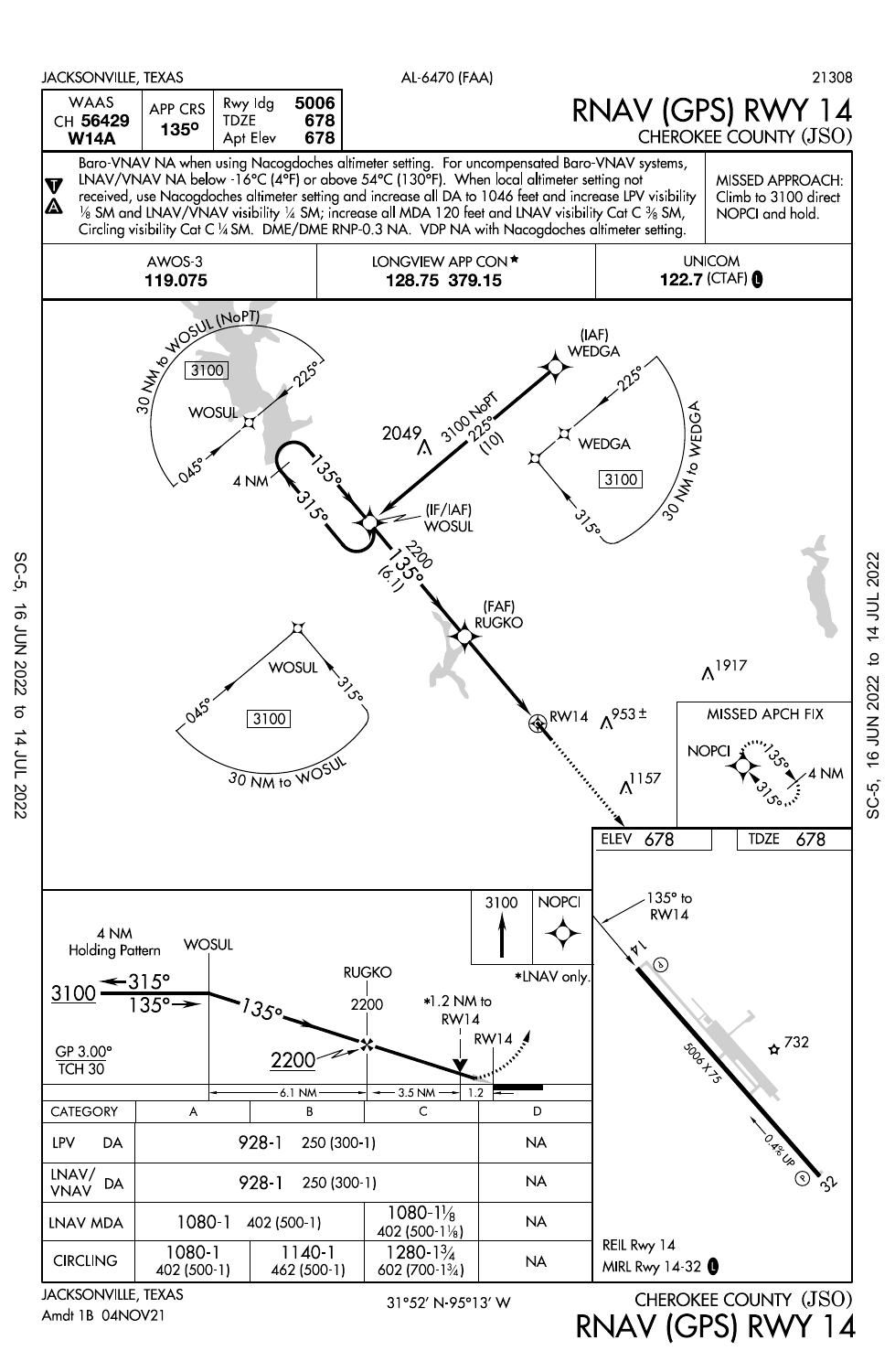

SC-5, 16 JUN 2022 to 14 JUL 2022 **16 JUN 2022**  $\sigma$ 14 JUL 2022

SC-5,

Orig-B 04NOV21

31°52'N-95°13'W

RNAV (GPS) RWY 32

SC-5, 16 JUN 2022 to 14 JUL 2022